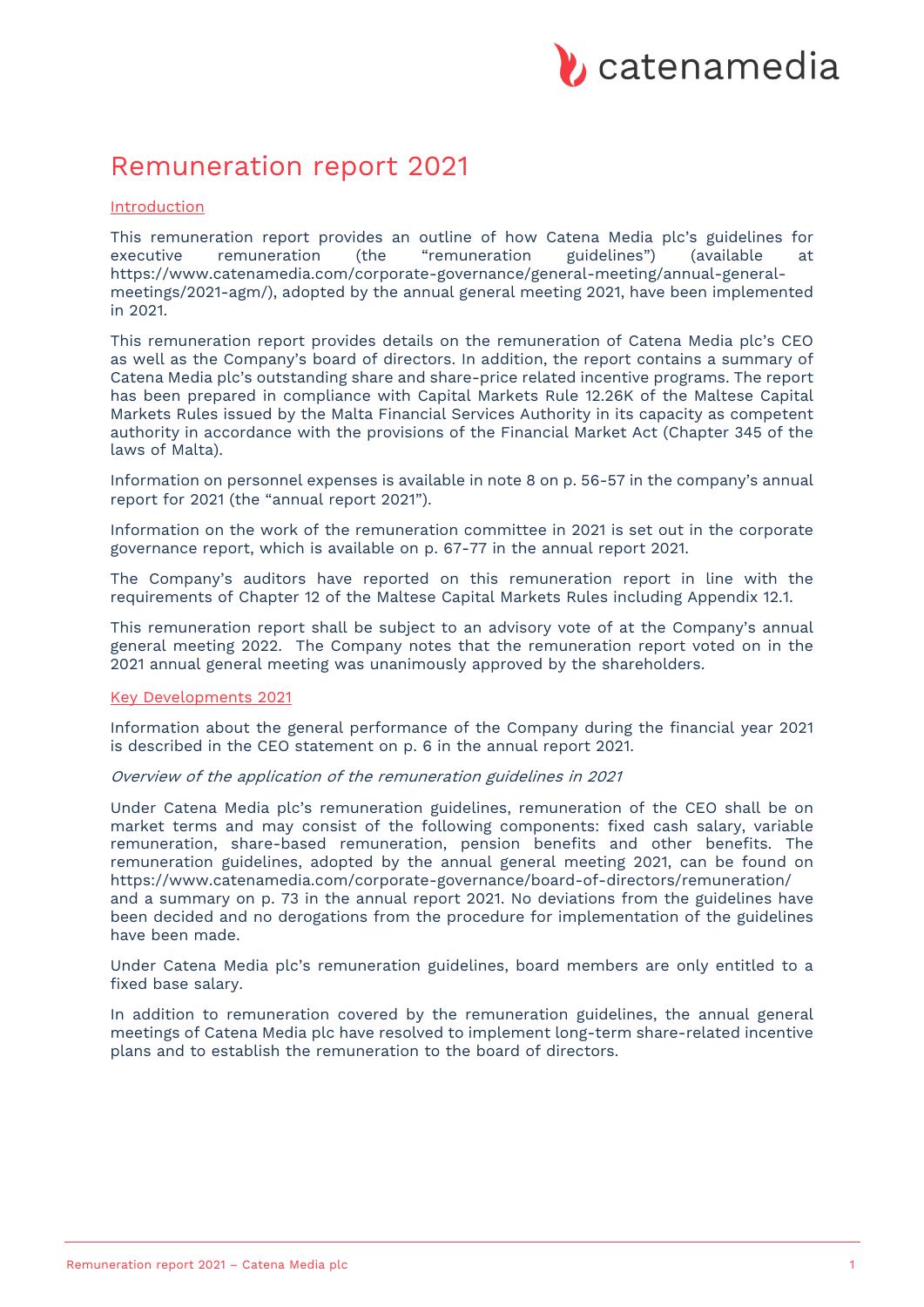

# Table 1 – Total remuneration of the Board of Directors and the CEO (EUR)

Table 1 below sets out total remuneration paid and / or awarded to each member of the Board of Directors and the CEO during 2021.

|                           |                                                                 |                   |                         | $\mathbf{1}$<br>Fixed<br>remuneration |                            | $\sqrt{2}$<br>Variable<br>remuneration  | 3                      | $\overline{4}$     | 5                                  | 6                                                      | $\overline{7}$             |
|---------------------------|-----------------------------------------------------------------|-------------------|-------------------------|---------------------------------------|----------------------------|-----------------------------------------|------------------------|--------------------|------------------------------------|--------------------------------------------------------|----------------------------|
| Company                   | Name and,<br>position<br>(start/end)                            | Financial<br>year | <b>Base</b><br>salary   | Other<br>benefits                     | $One-$<br>year<br>variable | Multi-<br>year<br>variable <sup>1</sup> | Extraordinary<br>items | Pension<br>expense | Total<br>remuneration <sup>2</sup> | Proportion of<br>fixed and<br>variable<br>remuneration | Sharebased<br>remuneration |
| Catena<br>Media US<br>inc | Michael<br>Daly<br>(CEO)                                        | 2021              | 537<br>814 <sup>3</sup> | 6 3 2 2 4                             | 540 0005                   |                                         |                        | 2 7 7 3            | 1086909                            | 50% Fixed<br>50% Variable                              | 187 087                    |
| Catena<br>Media<br>plc    | Per<br>Hellberg <sup>6</sup><br>(CEO)                           | 2021              | 377<br>182              |                                       |                            |                                         | 46 2947                |                    | 423 476                            | 89% Fixed<br>11% Variable                              | 116 092                    |
| Catena<br>Media<br>plc    | Marcus<br>Lindqvist <sup>8</sup><br>(Director)                  | 2021              | 17<br>994               |                                       |                            |                                         |                        |                    | 17 994                             | 100% Fixed                                             |                            |
| Catena<br>Media<br>plc    | Göran<br>Blomberg<br>(Chairman<br>of the<br>Board) <sup>9</sup> | 2021              | 86<br>106               |                                       |                            |                                         | 79 51610               |                    | 165 622                            | 100% Fixed                                             |                            |

 $1$  This cost comprises of share-based remuneration for outstanding options granted to the individual relating to 2021. Such options have not been vested or exercised yet, but are accounted for as a cost in the Company's books.

<sup>2</sup> Sum of Columns 1-4.3 This figure includes the remuneration of €52,789 in January and February prior to Michael Daly's appointment as CEO and €485,025 as the remuneration from March until December 2021 after his appointment as CEO.

<sup>&</sup>lt;sup>3</sup> This figure includes the remuneration of €52,789 in January and February prior to Michael Daly's appointment as CEO and €485,025 as the remuneration from March until December 2021 after his appointment as CEO.

<sup>4</sup> This figure includes the remuneration of €2,991 in January and February prior to Michael Daly's appointment as CEO and €3,331 as the remuneration from March until December 2021 after his appointment as CEO.

<sup>5</sup> Out of the €540 000, € 260 000 was accrued for in the accounting records during 2021. Additionally, at a board meeting of Catena Media plc held on 22 February 2022, it was noted that the performance target of the 2021 Incentive Programme set for the CEO had been met in full and therefore it was resolved to approve 100% of the bonus as set out in the 2021 Incentive Programme to the CEO.

<sup>6</sup> Per Hellberg resigned on January 7, 2021

 $7$  This figure was part of a redundancy package paid upon Mr Hellberg's resignation

<sup>8</sup> Marcus Lindqvist was a member of the board of directors up until the AGM 2021.

<sup>9</sup> Göran Blomberg was acting CEO under January 7 to February 28, 2021 when he resumed his position as chairman of the board of directors.

 $10$  This remuneration relates to Göran Blomberg's period as acting CEO 7 January until 28 February.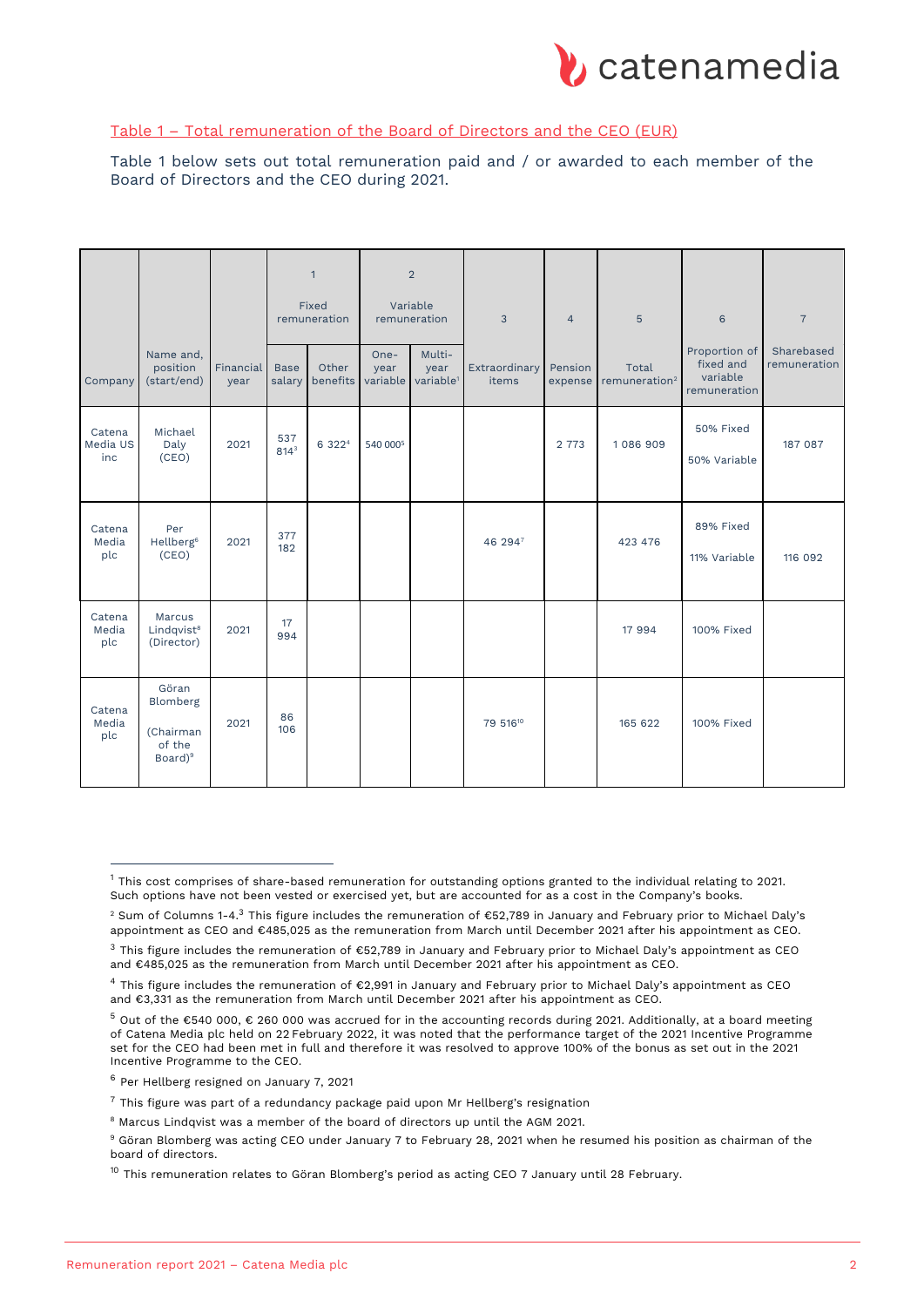

|                        |                                                    |                   | $\mathbf{1}$          |                   | $\overline{2}$           |                            |                        |                    |                       |                                       |
|------------------------|----------------------------------------------------|-------------------|-----------------------|-------------------|--------------------------|----------------------------|------------------------|--------------------|-----------------------|---------------------------------------|
|                        |                                                    |                   | Fixed<br>remuneration |                   | Variable<br>remuneration |                            | 3                      | $\overline{4}$     | 5                     | 6<br>Proportion of                    |
| Company                | Name and,<br>position<br>(start/end)               | Financial<br>year | <b>Base</b><br>salary | Other<br>benefits | One-<br>year<br>variable | Multi-<br>year<br>variable | Extraordinary<br>items | Pension<br>expense | Total<br>remuneration | fixed and<br>variable<br>remuneration |
| Catena<br>Media<br>plc | Øystein<br>Engebretsen <sup>11</sup><br>(Director) | 2021              | 57 300                |                   |                          |                            |                        |                    | 57 300                | 100% Fixed                            |
| Catena<br>Media<br>plc | Per<br>Widerström<br>(Director)                    | 2021              | 46 221                |                   |                          |                            |                        |                    | 46 221                | 100% Fixed                            |
| Catena<br>Media<br>plc | Theodore<br>Bergqvist<br>(Director)                | 2021              | 46 374                |                   |                          |                            |                        |                    | 46 374                | 100% Fixed                            |
| Catena<br>Media<br>plc | Adam Krejcik<br>(Director)                         | 2021              | 44 4 4 6              |                   |                          |                            |                        |                    | 44 4 4 6              | 100% Fixed                            |
| Catena<br>Media<br>plc | Austin<br>Malcomb <sup>12</sup><br>(Director)      | 2021              | 29 3 8 7              |                   |                          |                            |                        |                    | 29 387                | 100% Fixed                            |
| Catena<br>Media<br>plc | Esther<br>Teixiera <sup>13</sup><br>(Director)     | 2021              | 27 401                |                   |                          |                            |                        |                    | 27 401                | 100% Fixed                            |

## Share based remuneration

## Outstanding share and share-price related incentive programs

During the years 2018–2021, the General Meetings of Catena Media have adopted several Incentive Programmes directed to senior executives and certain key employees of the Catena Media group. The purpose of the Incentive Programmes is to achieve an increased alignment between the interests of the participants in the programmes and the shareholders of Catena Media, as well as to create conditions for retaining and recruiting competent personnel. Provided that the performance targets are fulfilled at the time of the exercise of the share options or warrants, each share option and each warrant entitle a participant to subscribe for one new share in Catena Media during the exercise period in accordance with the terms and conditions of each programme. Each program is subject to customary recalculation provisions.

## Incentive Programme 2021

The 2021 Annual General Meeting resolved to adopt a new incentive program in accordance with proposals from the Board of Directors (the "2021 Programme"). The programme comprises two series (share options and warrants) and has a vesting period of three years from the allocation date**.**

The 2021 Programme comprises not more than 36 participants and in total not more than 2,500,000 share options and warrants, corresponding to a dilution of not more than approximately 3.6 per cent of the shares in the Company.

<sup>11</sup> Øystein Engebretsen was acting Chairman under January 7 to February 28, 2021 while Göran Blomberg was acting CEO of the Company.

<sup>12</sup> Austin Malcomb was elected as a new board member at the AGM 2021.

<sup>&</sup>lt;sup>13</sup> Esther Teixiera was elected as a new board member at the AGM 2021.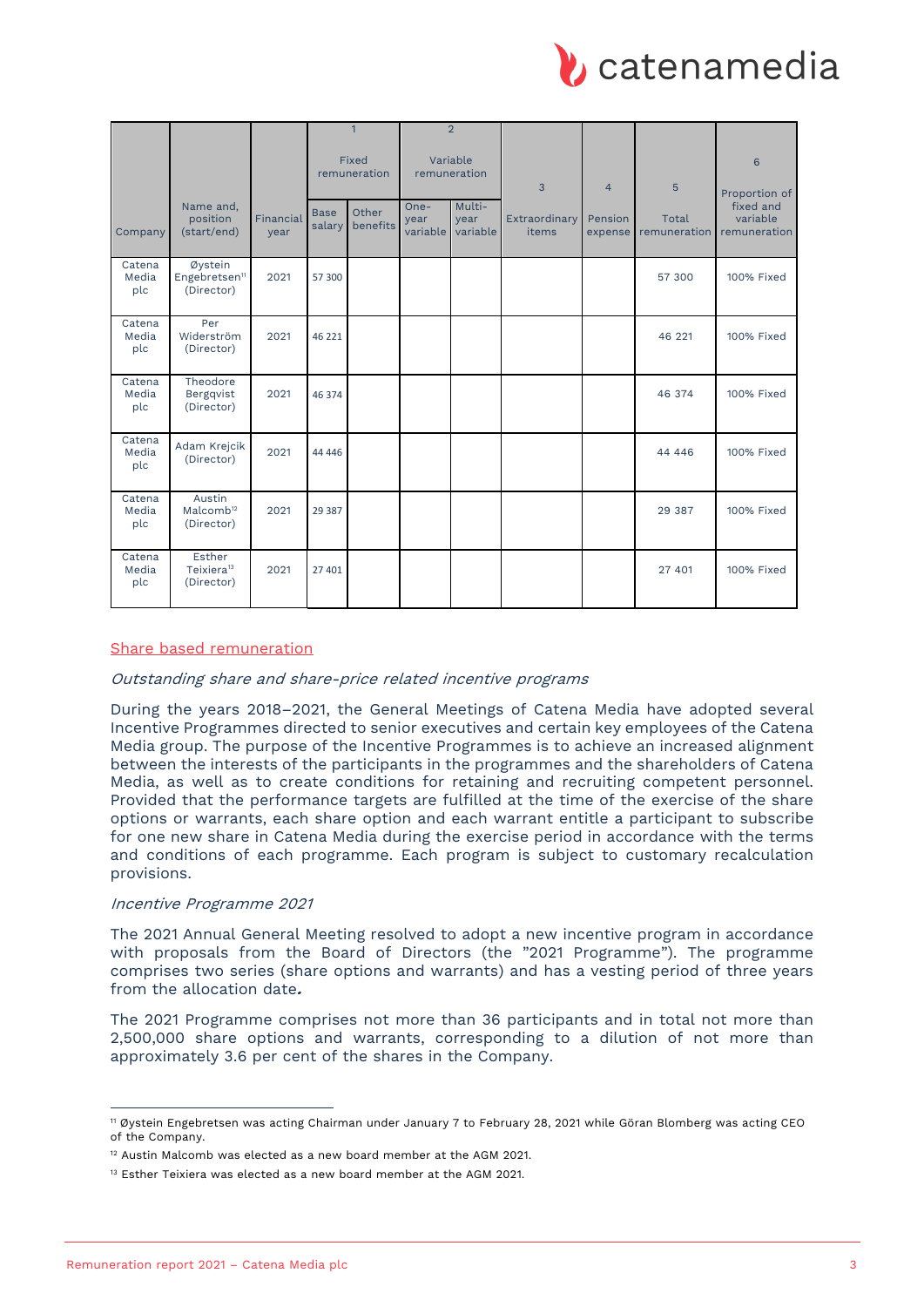

The subscription price for the shares shall be equal to 115 per cent of the volume-weighted average price of the Company's share on Nasdaq Stockholm during a period of ten (10) trading days prior to the respective allocation dates of the share options or the warrants. The final number of share options or warrants each participant shall be entitled to exercise shall also be dependent on the degree of fulfilment of certain performance targets.

#### Incentive Programme 2020

The 2020 Annual General Meeting resolved to adopt a new incentive program in accordance with proposals from the Board of Directors (the "2020 Programme"). The programme comprises two series (share options and warrants) and has a vesting period of three years from the allocation date**.**

The 2020 Programme comprises not more than 35 participants and in total not more than 1,400,000 share options and warrants, corresponding to a dilution of not more than approximately 2.2 per cent of the shares in the Company.

The subscription price for the shares shall be equal to 115 per cent of the volume-weighted average price of the Company's share on Nasdaq Stockholm during a period of ten (10) trading days prior to the respective allocation dates of the share options or the warrants. The final number of share options or warrants each participant shall be entitled to exercise shall also be dependent on the degree of fulfilment of certain performance targets.

#### Incentive Programme 2019

The 2019 Annual General Meeting resolved to adopt two incentive programs in accordance with proposals from the Board of Directors (the "2019 Programme") and certain shareholders (the "Shareholder Programme"), respectively. Both programmes comprise two series (share options and warrants) and have a vesting period of three years from the allocation date.

The 2019 Programme comprises not more than 32 participants and in total not more than 1,150,000 share options and warrants, corresponding to a dilution of approximately 1.9 per cent of the shares in the Company. The Shareholder Programme comprises not more than 15 participants and in total 1,150,000 share options and warrants, corresponding to not more than approximately 1.9 per cent of the share capital and votes in the Company. Currently, a total of 1,252,778 share options are outstanding under the 2019 Programme and the Shareholder Program.

The subscription price for the shares shall be equal to 115 per cent of the volume-weighted average price of the Company's share on Nasdaq Stockholm during a period of ten (10) trading days prior to the respective allocation dates of the share options or the warrants. The final number of share options or warrants each participant shall be entitled to exercise shall also be dependent on the degree of fulfilment of certain performance targets.

#### Incentive Programme 2018

The 2018 Annual General Meeting resolved to adopt an incentive programme (the "2018 Programme"). The 2018 Programme comprises two series (share options and warrants) and has a vesting period of three years from the allocation date.

The 2018 Programme comprises not more than 32 participants and not more than in aggregate 800,000 share options and warrants, corresponding to a dilution of approximately 1.3 per cent of the shares in the Company. Currently, total of 58,215 share options are outstanding under the 2018 Programme.

The subscription price for the shares shall be equal to 130 per cent of the volume-weighted average price of the Company's share on Nasdaq Stockholm during a period of ten (10) trading days prior to the respective allocation dates of the share options or the warrants. The final number of share options or warrants each participant shall be entitled to exercise shall also be dependent on the degree of fulfilment of certain performance targets.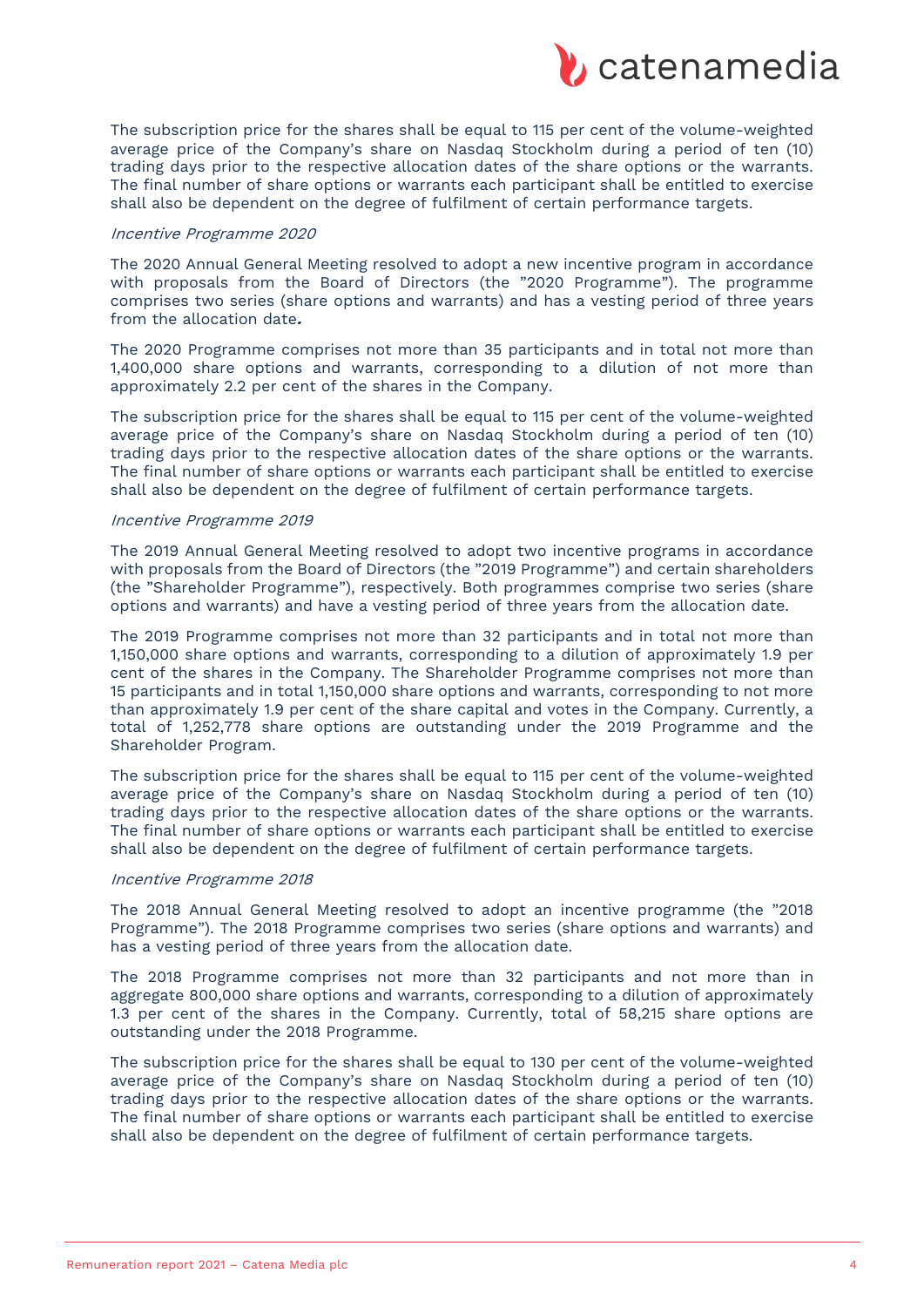

|                                  | The main conditions of share option plans <sup>14</sup> |                             |                       |                 |                               |                                   |                                                          |                                                             | Information regarding the reported financial year |                                           |                                                                     |                                                |                                                                       |  |
|----------------------------------|---------------------------------------------------------|-----------------------------|-----------------------|-----------------|-------------------------------|-----------------------------------|----------------------------------------------------------|-------------------------------------------------------------|---------------------------------------------------|-------------------------------------------|---------------------------------------------------------------------|------------------------------------------------|-----------------------------------------------------------------------|--|
|                                  |                                                         |                             |                       |                 |                               |                                   | Opening<br>balance                                       | During the year                                             |                                                   | Closing balance                           |                                                                     |                                                |                                                                       |  |
| Name of<br>Director,<br>position | Specification<br>of plan                                | Performanc<br>e period $15$ | Award date            | Vesting<br>date | End of<br>retention<br>period | Exercise<br>period                | Exercise price<br>of the share<br>and date <sup>16</sup> | Share<br>options held<br>at the<br>beginning of<br>the year | Share<br>options<br>awarded                       | Share<br>options<br>vested /<br>cancelled | Share<br>options<br>subject to<br>a<br>performa<br>nce<br>condition | Share<br>options<br>awarded<br>and<br>unvested | Share<br>options<br>subject to a<br>retention<br>period <sup>17</sup> |  |
| Per Hellberg,<br>CEO             | Share option<br>programme<br>2020                       | 26/06/2023                  | 26/06/2020 26/06/2020 | 26/06/2023      | N/A                           | 26/06/2023<br>$-26/12/2023$       | 29.00                                                    | 200 000                                                     |                                                   | (27778)                                   | 172 222                                                             | 172 222                                        | N/A                                                                   |  |
|                                  | Share option<br>(Company)<br>programme<br>2019          | 11/06/2022                  | 11/06/2019 11/06/2019 | 11/06/2022      | N/A                           | 11/06/2022-<br>11/12/2022         | 68.00                                                    | 200 000                                                     | $\mathbf 0$                                       | (27778)                                   | 172 222                                                             | 172 222                                        | N/A                                                                   |  |
|                                  | Share option<br>(Shareholder)<br>programme<br>2019      | 11/06/2022                  | 11/06/2019 11/06/2019 | 11/06/2022 N/A  |                               | 11/06/2022-<br>11/12/2022         | 68.00                                                    | 300 000                                                     | $\pmb{0}$                                         | (41666)                                   | 258 334                                                             | 258 334                                        | N/A                                                                   |  |
|                                  |                                                         |                             |                       |                 |                               |                                   |                                                          | 700 000                                                     | 0                                                 | (9722)                                    | 602,778                                                             | 602 778                                        |                                                                       |  |
| <b>TOTAL</b>                     | Share option                                            | 18/06/2021                  | 18/06/2021            | 18/06/2024      | N/A                           | 18/06/2024 71.00                  |                                                          | $\mathbf 0$                                                 | 400 000                                           | $\mathsf{O}\xspace$                       | 400 000                                                             | 400 000                                        | N/A                                                                   |  |
|                                  | (Company)<br>programme<br>2021                          | 18/06/2024                  |                       |                 |                               | 18/12/2024                        |                                                          |                                                             |                                                   |                                           |                                                                     |                                                |                                                                       |  |
|                                  | Share option<br>(Company)<br>programme<br>2020          | 26/06/2020<br>26/06/2023    | 26/06/2020            | 26/06/2023 N/A  |                               | 26/06/2023 29.00<br>$-26/12/2023$ |                                                          | 105 000                                                     | $\mathsf 0$                                       | $\pmb{0}$                                 | 105 000                                                             | 105 000                                        | N/A                                                                   |  |
| Michael Daly<br>(CEO)            | Share option<br>(Company)<br>programme<br>2019          | 20/12/2019<br>20/12/2022    | 20/12/2019            | 20/12/2022 N/A  |                               | 20/12/2022-<br>20/06/2023         | 51.00                                                    | 20 000                                                      | $\mathbf 0$                                       | $\pmb{0}$                                 | 20 000                                                              | 20 000                                         | N/A                                                                   |  |
|                                  | Share option<br>(Company)<br>programme<br>2019          | 10/06/2019<br>10/06/2022    | 10/06/2019            | 10/06/2022 N/A  |                               | 10/06/2022-<br>10/12/2022         | 68.00                                                    | 40 000                                                      | $\mathsf 0$                                       | $\mathbf 0$                               | 40 000                                                              | 40 000                                         | N/A                                                                   |  |
|                                  | Share option<br>(Shareholder)<br>programme<br>2019      | 10/06/2019<br>10/06/2022    | 26/06/2020            | 10/06/2022 N/A  |                               | 10/06/2022-<br>10/12/2022         | 68.00                                                    | 100 000                                                     | 0                                                 | $\pmb{0}$                                 | 100 000                                                             | 100 000                                        | N/A                                                                   |  |
|                                  | Share option<br>(Company)<br>programme<br>2018          | 27/11/2021                  | 27/11/2018 27/11/2018 | 27/11/2021 N/A  |                               | 27/11/2018-<br>27/05/2022         | 142.00                                                   | 22 2 2 2                                                    | 0                                                 | $\mathbf 0$                               | 22 22 2                                                             | 22 2 2 2                                       | N/A                                                                   |  |
| <b>TOTAL</b>                     |                                                         |                             |                       |                 |                               |                                   |                                                          | 287 222                                                     | 400 000                                           | ō                                         | 687 222                                                             | 687 222                                        | N/A                                                                   |  |

# Table 2 – Remuneration of the CEO in share options

<sup>14</sup> The following numbers will be subject to recalculations due to the rights issue carried out in July 2020.

<sup>&</sup>lt;sup>16</sup> Strike price in SEK.

<sup>&</sup>lt;sup>17</sup> For the relevant incentive programmes, there is no separate retention period after the vesting period.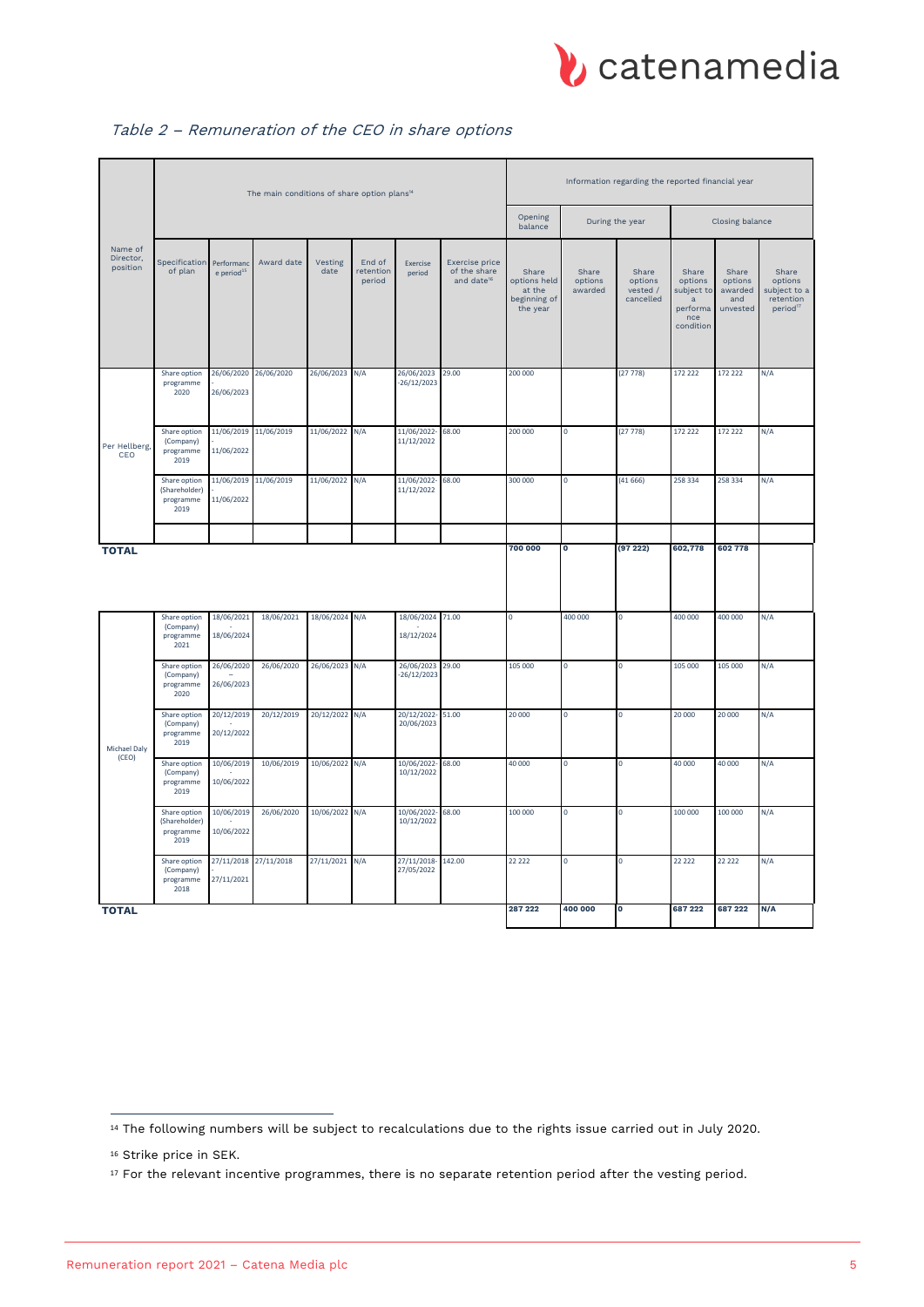

## Compliance with the remuneration guidelines and application of performance criteria

A prerequisite for the successful implementation of the Company's business strategy and safeguarding of its long-term interests, including its sustainability, is that the Company is able to recruit and retain qualified personnel. To this end, it is necessary that the Company offers competitive remuneration. Catena Media's remuneration guidelines enables the Company to offer the senior executives a competitive total remuneration. Total remuneration of the CEO during 2021 has complied with the Company's remuneration guidelines. Thus, no deviations from the guidelines have been decided and no derogations from the procedure for implementation of the guidelines have been made.

In accordance with the remuneration guidelines adopted at the AGM 2021, the variable remuneration shall be linked to predetermined and measurable criteria which can be financial or nonfinancial, to be determined by the Remuneration Committee from time to time. The Remuneration Committee will also determine whether such variable remuneration will be subject to any deferral periods and whether the Company have the right to reclaim any such remuneration. None of the variable remuneration paid out has been subject to the possibility of the Company reclaiming it. They shall be individualized and may be quantitative or qualitative objectives. The criteria shall be designed so as to contribute to the Company's business strategy and long-term interests, including sustainability, by for example being clearly linked to the business strategy or promote the senior executive's long-term development.

#### Table 3 - Performance of the CEO in the reported financial year

#### **Application of performance criteria**

The performance measures for the CEO's variable remuneration have been established to deliver the Company's strategy and to encourage behavior which is in the long-term interest of the Company. In the determination of performance measures, the strategic objectives and short-term and long-term business priorities for 2021 have been taken into account. The non-financial performance measures further contribute to alignment with sustainability as well as the Company values.

Set out in Table 3 below is a description of how the criteria for payment of variable shortand long-term compensation have been applied during the financial year.

| Name of<br>Director,<br>Position | Description of the criteria related to the<br>remuneration component           | Relative<br>weighting of<br>the<br>performance<br>criteria | a) Measured performance and<br>b) actual award/remuneration outcome |
|----------------------------------|--------------------------------------------------------------------------------|------------------------------------------------------------|---------------------------------------------------------------------|
| Michael<br>Daly, CEO             | Achievement of 100% of North America<br>Budget <sup>18</sup> => $50\%$ Bonus   | 30%                                                        | 247% achieved<br>a)<br>b)<br>€ 162 000 (100% Bonus)                 |
|                                  | Achievement of 120% of North America<br>Budget => 100% Bonus                   |                                                            |                                                                     |
|                                  | Achievement of 100% of Catena Media<br>Group Budget <sup>19</sup> -> 50% Bonus | 70%                                                        | 123% achieved<br>a)<br>b)<br>€378 000 (100% Bonus)                  |
|                                  | Achievement of 120% of Catena Media<br>Group Budget -> 100% Bonus              |                                                            |                                                                     |
| <b>Total</b>                     |                                                                                |                                                            | € 540 000                                                           |

<sup>18</sup> Budget is weighted 50% revenue and 50% EBITDA

<sup>&</sup>lt;sup>19</sup> Budget is weighted 50% revenue and 50% EBITDA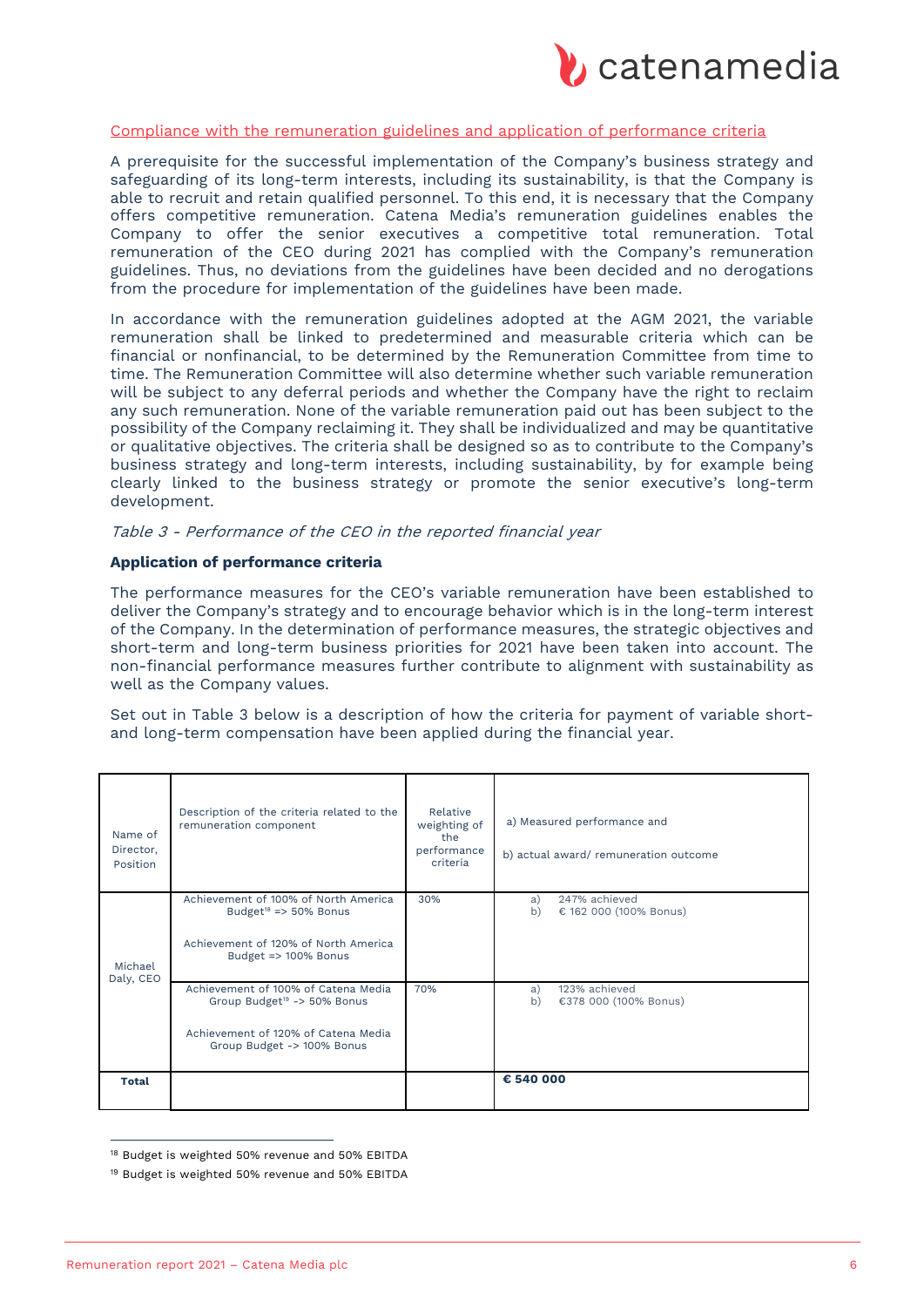

# Comparative information on the change of remuneration and company performance

| Comparative information on the change of remuneration and company performance                    |                |                 |  |  |  |  |  |
|--------------------------------------------------------------------------------------------------|----------------|-----------------|--|--|--|--|--|
| <b>Financial Year</b>                                                                            | 2020           | 2021            |  |  |  |  |  |
| CEO remuneration                                                                                 | EUR 616,000    | EUR 1,534,12120 |  |  |  |  |  |
| Marcus Lindqvist (Director) <sup>21</sup>                                                        | EUR 28,256     | EUR 17,994      |  |  |  |  |  |
| Göran Blomberg (Chairman of the<br>Board) <sup>22</sup>                                          | EUR 79,465     | EUR 165,622     |  |  |  |  |  |
| Øystein Engebretsen (Director) <sup>23</sup>                                                     | EUR 43,815     | EUR 57,300      |  |  |  |  |  |
| Per Widerström (Director)                                                                        | EUR 42,252     | EUR 46,221      |  |  |  |  |  |
| Theodore Bergqvist (Director)                                                                    | EUR 43,815     | EUR 46,374      |  |  |  |  |  |
| Adam Krejcik (Director)                                                                          | EUR 25,131     | EUR 44,446      |  |  |  |  |  |
| Austin Malcomb (Director) <sup>24</sup>                                                          | N/A            | EUR 29,387      |  |  |  |  |  |
| Esther Teixiera (Director) <sup>25</sup>                                                         | N/A            | EUR 27,401      |  |  |  |  |  |
| Cecilia Qvist <sup>26</sup>                                                                      | EUR 15,345     | N/A             |  |  |  |  |  |
| Kathryn Baker <sup>27</sup>                                                                      | EUR 34,129     | N/A             |  |  |  |  |  |
| Mats Alders <sup>28</sup>                                                                        | EUR 15,345     | N/A             |  |  |  |  |  |
| <b>Group EBITDA</b>                                                                              | EUR 50,053,827 | EUR 63,530,134  |  |  |  |  |  |
| Average remuneration on a full<br>equivalent<br>basis<br>time<br>of<br>employees* of the group** | EUR 55,155     | EUR 66,964      |  |  |  |  |  |
| *excluding the CEO and the<br>Directors of the Board of Catena<br>Media plc                      |                |                 |  |  |  |  |  |
| ** Catena Media plc (as the parent<br>company) does not have any<br>employees.                   |                |                 |  |  |  |  |  |

<sup>&</sup>lt;sup>20</sup> This figure is comprised of (i) €423,476 - being the remuneration paid to Per Hellberg as part of his severance package; (ii) €79,516 - being the remuneration paid to Göran Blomberg while he was acting CEO from 7 January until 28 February 2021; and (iii) €1,031,129 – being the total remuneration paid to Michael Daly (CEO) from 1 March until 31 December 2021. The multi-year variable remuneration of 181,087 (in respect of Michael Daly) and €116,092 (in respect of Per Hellberg) as reported in Table 1 has been excluded from this figure – please refer to footnote 1 above for further information.

<sup>21</sup> Marcus Lindqvist was a member of the board of directors up until the AGM 2021.

 $22$  Göran Blomberg was acting CEO under January 7 to February 28, 2021, when he resumed his position as chairman of the board of directors.

<sup>&</sup>lt;sup>23</sup> Øystein Engebretsen was acting Chairman under January 7 to February 28, 2021, while Göran Blomberg was acting CEO of the Company.

<sup>24</sup> Austin Malcomb was elected as a new board member at the AGM 2021.

<sup>25</sup> Esther Teixiera was elected as a new board member at the AGM 2021.

<sup>26</sup> Cecilia Qvist was a member of the board of directors up until the AGM 202

 $27$  Kathryn Baker was a member of the board of directors up until the AGM 2020

<sup>&</sup>lt;sup>28</sup> Mats Alders was a member of the board of directors up until the AGM 2020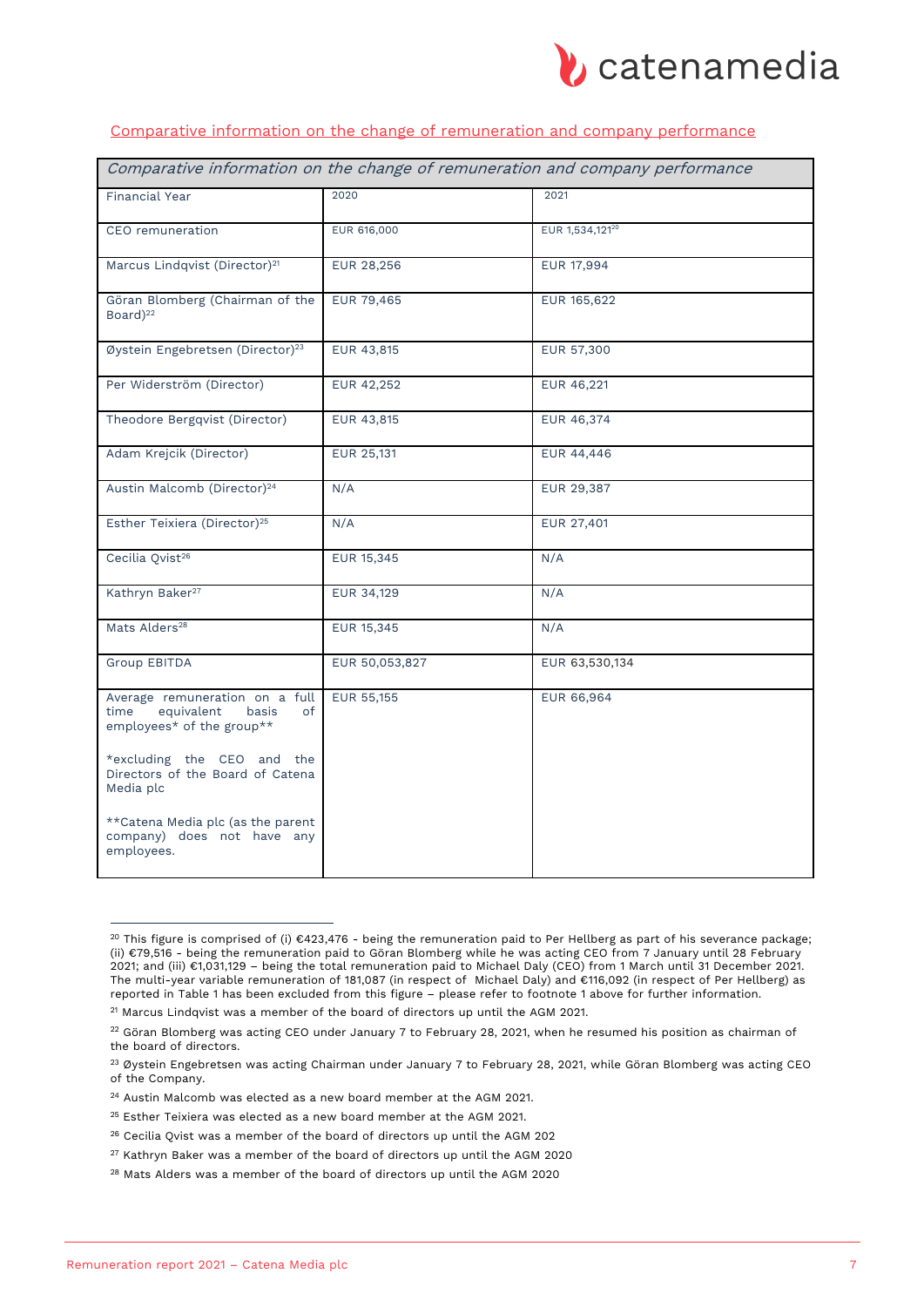

The Directors Catena Media plc Quantum Place Triq ix-Xatt, Ta' Xbiex Gzira GZR1052

20 April 2022

# Independent Auditor's Report on the Remuneration Report for the year ended 31 December 2021 of Catena Media plc

To the directors of Catena Media plc

We report on the Remuneration Report for the year ended 31 December 2021 of Catena Media plc

This report is required in terms of Appendix 12.1 to Chapter 12 of the Maltese Capital Markets Rules and is given for this purpose and for no other purpose.

#### Directors' responsibilities for the Remuneration Report

The Maltese Capital Markets Rules issued by the Malta Financial Services Authority require the directors to prepare a Remuneration Report including the contents listed in Appendix 12.1 to Chapter 12 of the Capital Markets Rules.

## **Our Independence and Quality Control**

We have complied with the independence and other ethical requirements of the International Code of Ethics for Professional Accountants (including International Independence Standards) issued by the International Ethics Standards Board for Accountants (IESBA Code), which is founded on fundamental principles of integrity, objectivity, professional competence and due care, confidentiality and professional behaviour.

Our firm applies International Standard on Quality Control 1 and accordingly maintains a comprehensive system of quality control including documented policies and procedures regarding compliance with ethical requirements, professional standards and applicable legal and regulatory requirements.

PricewaterhouseCoopers, 78 Mill Street, Qormi, QRM3101. Malta T: +(356) 2124 7000, F: +(356) 2124 4768, www.pwc.com/mt

The firm is registered as a partnership of Certified Public Accountants in terms of the Accountancy Profession Act. A list of partners and directors of the firm is available at 78 Mill Street, Qormi, Malta